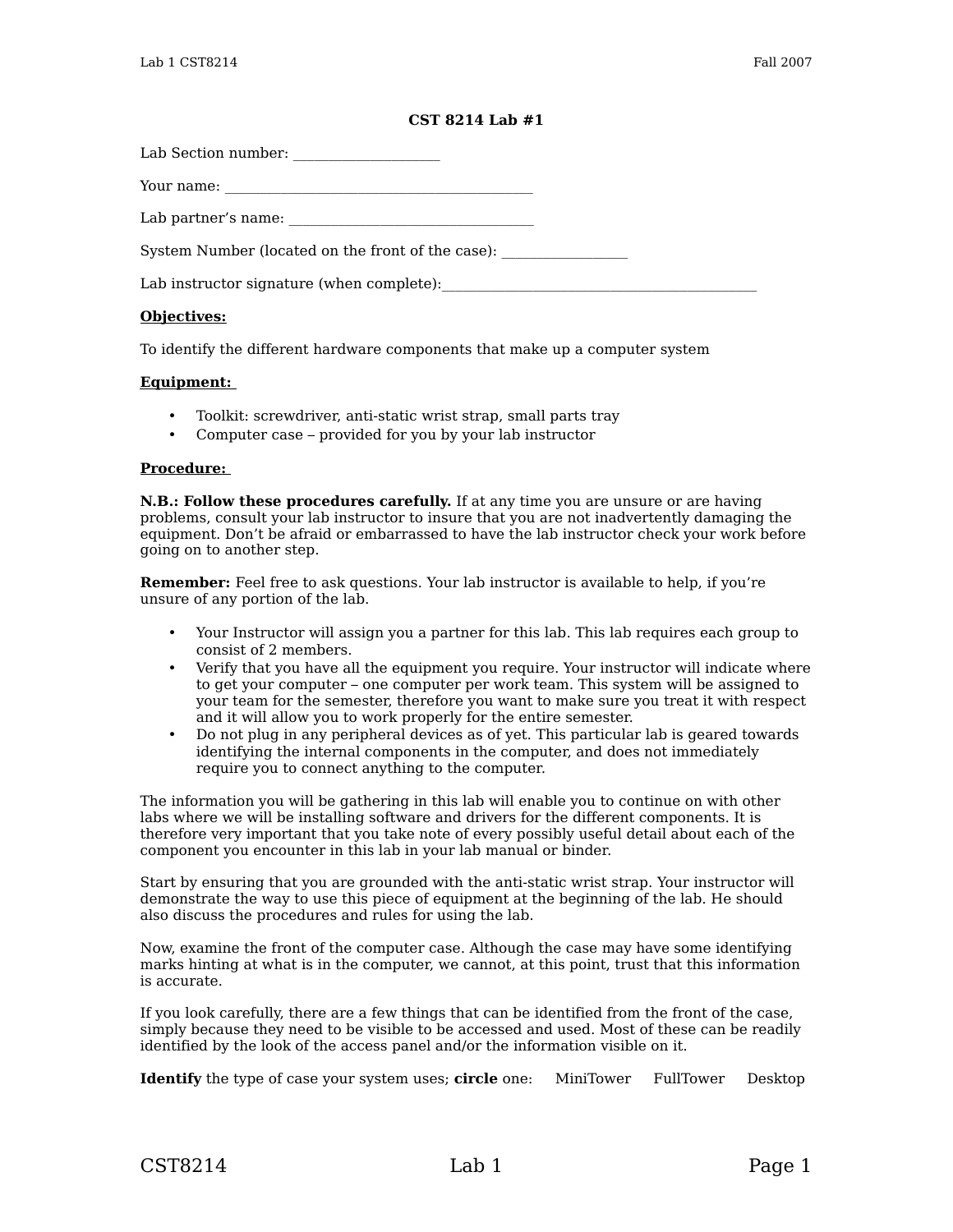**Identify** and **circle** all removable media your system uses:

- 5.25" floppy disk drive
- Internal CD/DVD-ROM/R
- Removable Hard Disk Tray
- 3.5" floppy disk drive
- PC Card drive (PCMCIA)
- Internal Zip/Jazz Drive
- External CD-ROM
- External Modem
- External Zip/Jazz Drive
- Other Units (see rear):

Now, turn the case around and take a careful look at what is visible on its backside. You may see a label on the back of the computer indicating the computer manufacturer and the date when the computer was manufactured. **Enter** this information, if visible:

Manufacturer and all the Date of Manufacture  $\Gamma$ 

On the backside you should be able to see several different connectors, ports and power connectors. There might be some misleading information, and some of the ports may not actually be in use; you will be verifying the accuracy of this list later on.

**Draw a diagram** of the back of your system using the outline below, and identify the following connectors on your system:

a. DB-9 Serial Port b. DB-25 Parallel Port c. PS/2 keyboard connector d. PS/2 mouse connector e. USB Slots f. VGA monitor connector g. Power connector Next, using your screwdriver, carefully remove the case. To do this, you will need to locate the screws on the case and remove them. Make sure that you using the proper bit for the job, so you don't strip the screws. Remove the cover CAREFULLY. There are several different types and manufacturers of cases, each of which may be slightly different than the other. As a general rule, if the case does not seem to want to readily come off using an upward lifting motion, you may need to slide the case forward before you can remove it. Now that the cover is off, we can more readily see what is actually in the computer. The first job is to verify the information that we gathered before – i.e. make sure that it is really what we thought it was and/or that it is actually in use - and to locate any extra information about the components that may not have been visible before hand. **System Back Panel Diagram**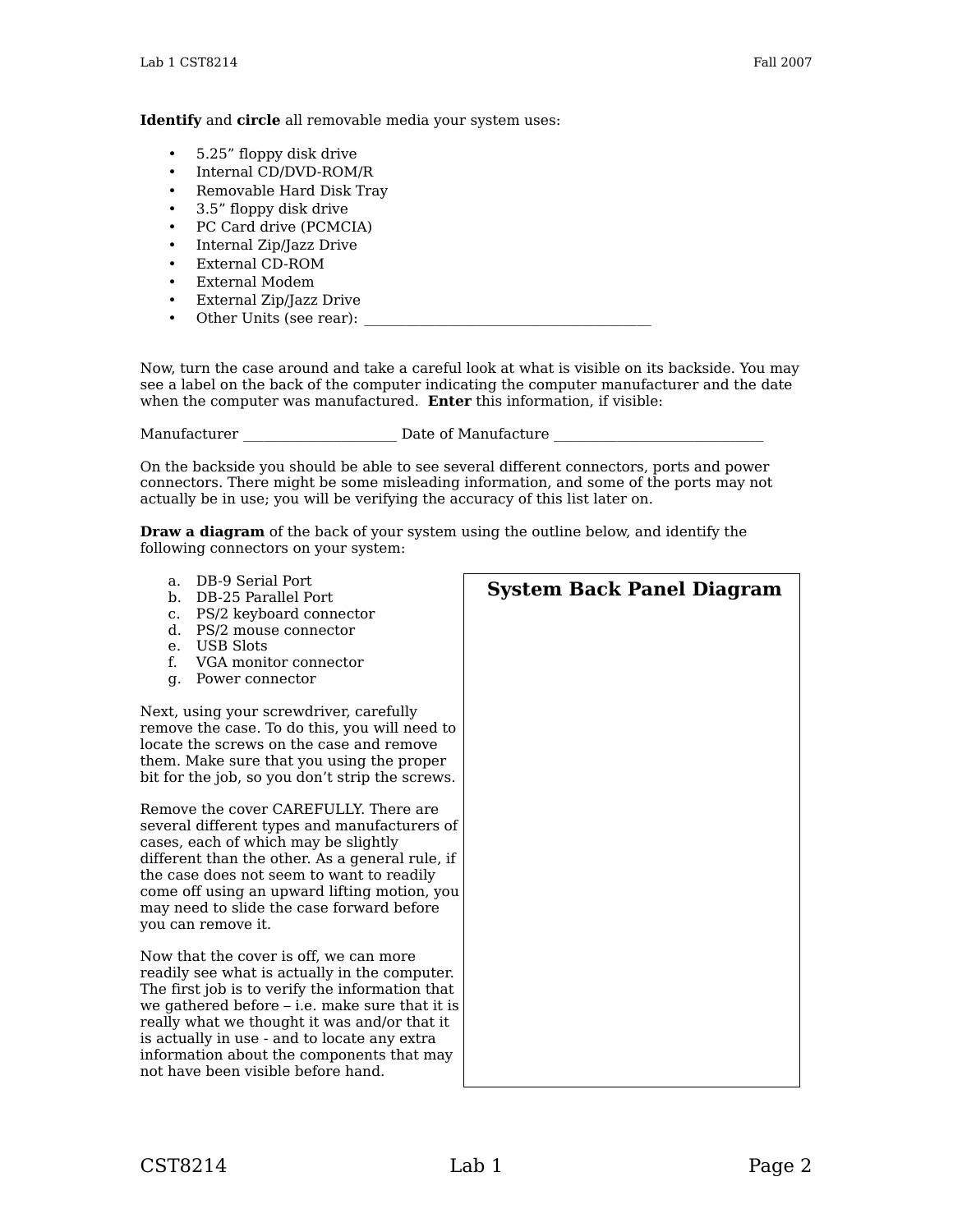For the connectors, the easiest way to find out if it is in use is to trace the attached cable back to its source to find out if it is actually connected to something. This is not a guarantee that it is in use, but it indicated that it could be used.

Next, take a good look at what is inside the computer that has not yet been identified. Use the motherboard layout diagram in this lab to help you identify components. You may have to move some of the cables around a bit to see everything, but be very careful when you do so. Moving a cable might disconnect something if you are not careful. Also, be very careful not to move or disconnect any of the cards or modules inside the system.

Take a look at the list of potential items you might find inside the computer – items that were not visible before hand - and see if you can locate any of them. **Circle** any that are applicable:

| Motherboard<br>Hard Disk | Network Interface card<br>Floppy Disk drive | Floppy Disk Drive Controller<br>Video card |
|--------------------------|---------------------------------------------|--------------------------------------------|
| <b>CMOS Battery</b>      | BIOS chip                                   | Chipset (North Bridge)                     |
| Chipset (South Bridge)   | Audio Modem Riser slot                      | ATX power connector on Motherboard         |

**Determine** the following information about your computer system wihout removing any components. **Do not unplug or unscrew or detach anything inside the computer case**.

Next, on the next page, **draw** a diagram of the motherboard using the attached layout diagram as a guide and **identify** the location of the following components:

- a. CPU (under heatsink and fan)
- b. Chipset (two places northbridge and southbridge)
- c. CMOS battery
- d. System RAM sockets (three)
- e. ROM/BIOS chip
- f. HD/IDE (hard disk) connectors (both primary and secondary)
- g. FDD (floppy disk) connector
- h. AGP (graphics card) slot
- i. ISA card slot
- j. PCI card slots (five)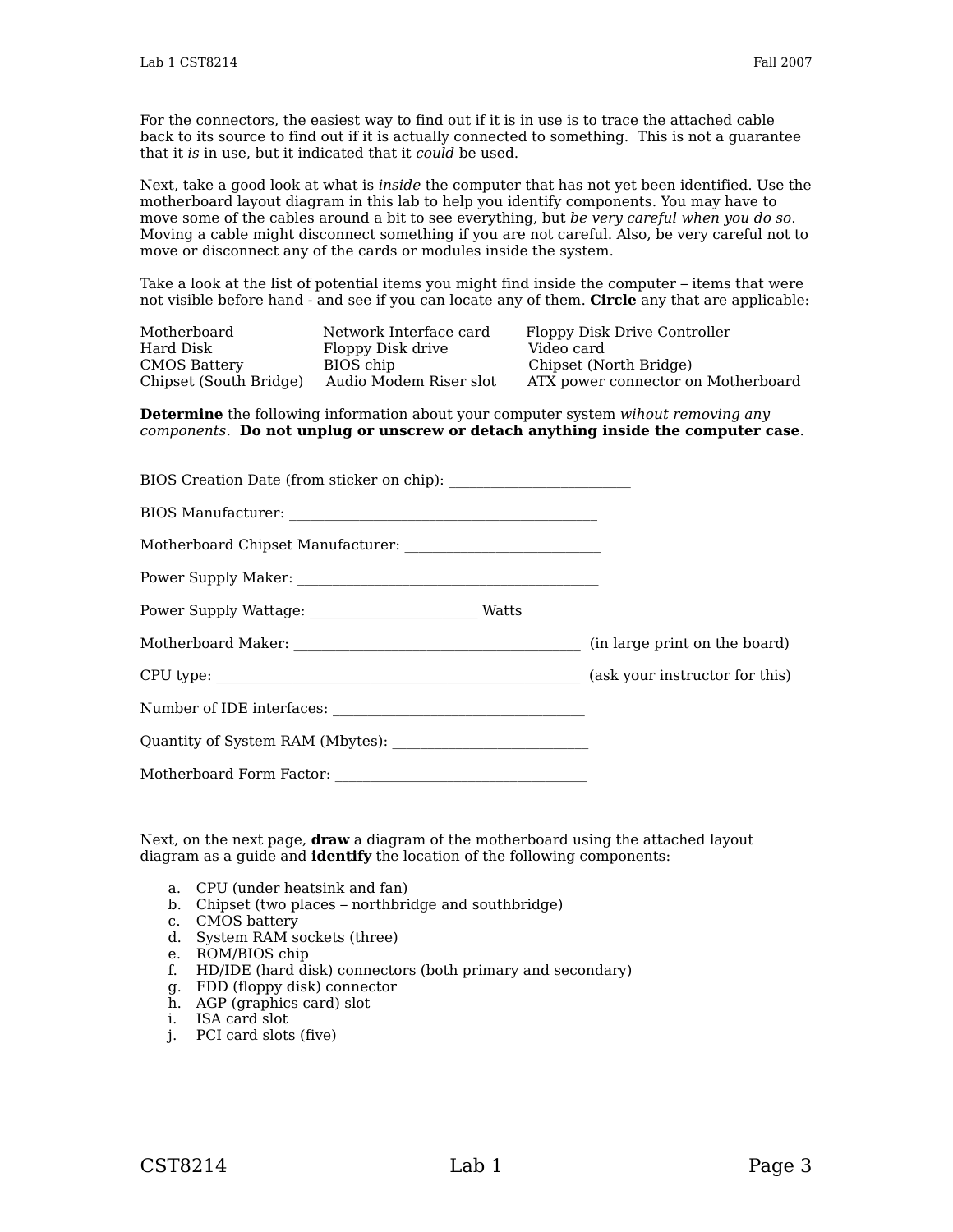# **System Motherboard Diagram**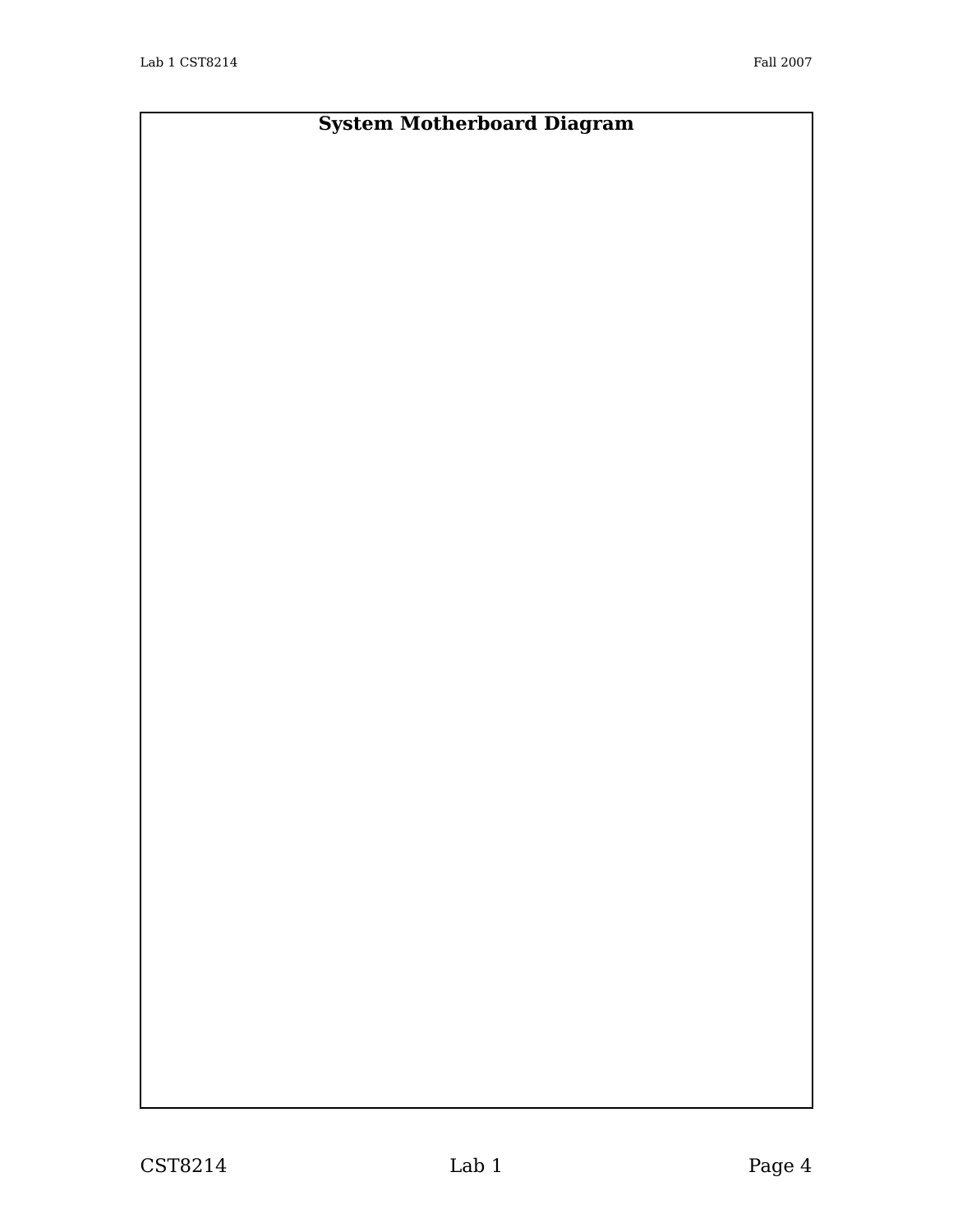